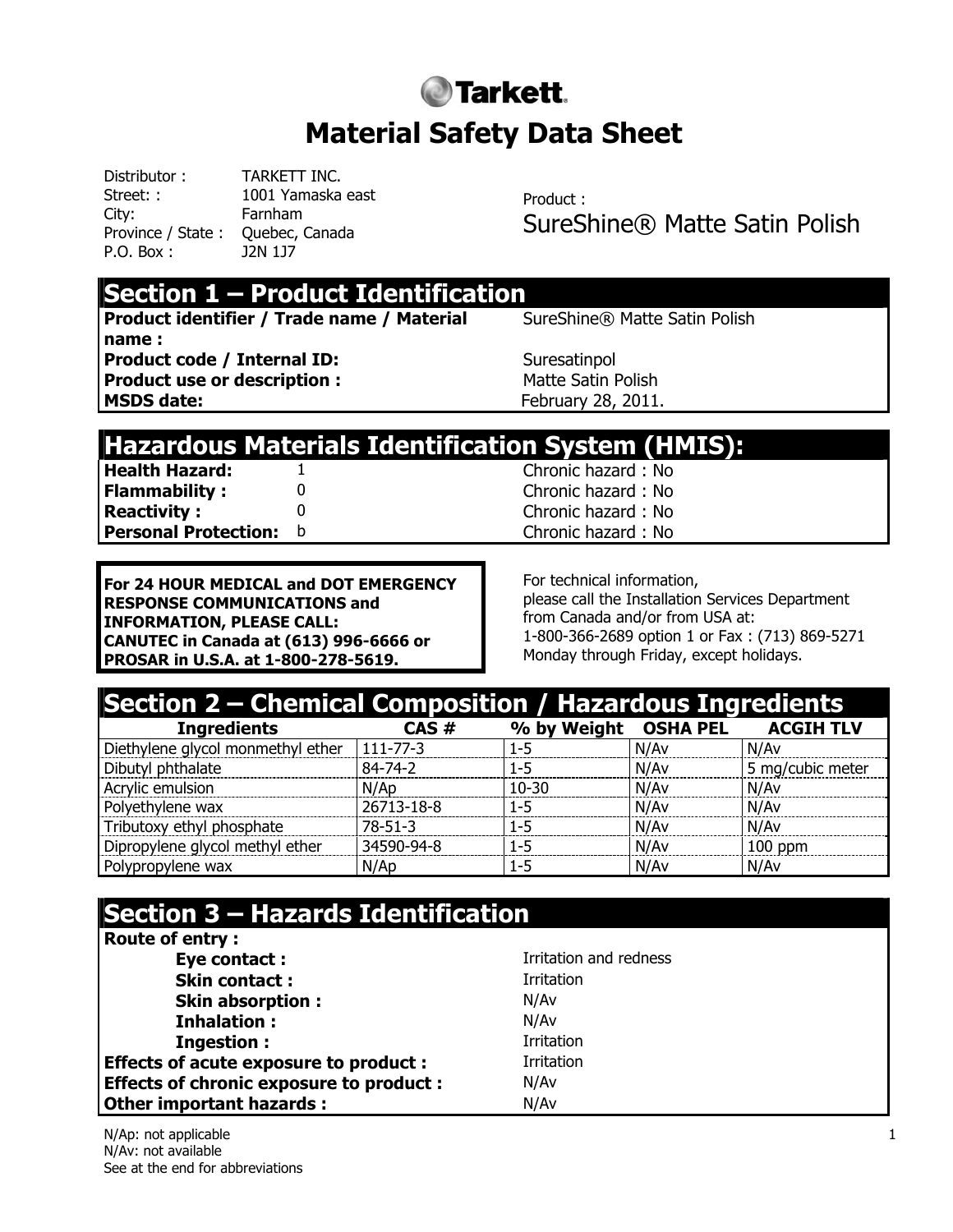# **Tarkett. Material Safety Data Sheet**

Distributor : TARKETT INC. Street: : 1001 Yamaska east City: Farnham Province / State : Ouebec, Canada P.O. Box : J2N 1J7

Product : SureShine® Matte Satin Polish

#### **Section 4 – First Aid Measures**

| Eye contact :           | Rinse with plenty of water; see a physician    |
|-------------------------|------------------------------------------------|
| <b>Skin contact:</b>    | Rinse with water                               |
| <b>Skin absorption:</b> | N/Av                                           |
| Inhalation:             | Bring patient in contact with fresh air        |
| <b>Ingestion:</b>       | Drink large quantity of water; see a physician |

| Section 5 – Fire Fighting Measures             |                             |  |
|------------------------------------------------|-----------------------------|--|
| Fire hazards / conditions of flammability :    | N/Ap                        |  |
| <b>Means of extinction:</b>                    | N/Ap                        |  |
| Flash point and method of determination :      | N/Ap                        |  |
| Lower flammable limit (% by volume) :          | N/Ap                        |  |
| Upper flammable limit (% by volume) :          | N/Ap                        |  |
| <b>Explosion data:</b>                         |                             |  |
| <b>Sensitivity to mechanical impact:</b>       | N/Ap                        |  |
| Sensitivity to electrostatic discharge :       | N/Ap                        |  |
| <b>Oxidizing properties:</b>                   | N/Ap                        |  |
| <b>Auto-ignition temperature:</b>              | N/Ap                        |  |
| Special fire-fighting procedures / equipment : | N/Ap                        |  |
| <b>Hazardous combustion products:</b>          | Carbon monoxide and dioxide |  |

## **Section 6 – Accidental Release Measures**

| Personal precautions:            | Wear individual protection gear                                                                              |
|----------------------------------|--------------------------------------------------------------------------------------------------------------|
| Environmental precautions :      | Avoid discharging in sewage                                                                                  |
| <b>Spill response / Cleanup:</b> | Mop up or otherwise collect product wit absorbing materials. Rinse area<br>with clean, cold water; then dry. |
| Prohibited materials :           | N/Av                                                                                                         |

| Section 7 – Handling and Storage    |      |  |
|-------------------------------------|------|--|
| <b>Safe handling procedures:</b>    | N/Ap |  |
| <b>Storage requirements:</b>        | N/Ap |  |
| Incompatible materials :            | N/Av |  |
| <b>Special packaging materials:</b> | N/Ap |  |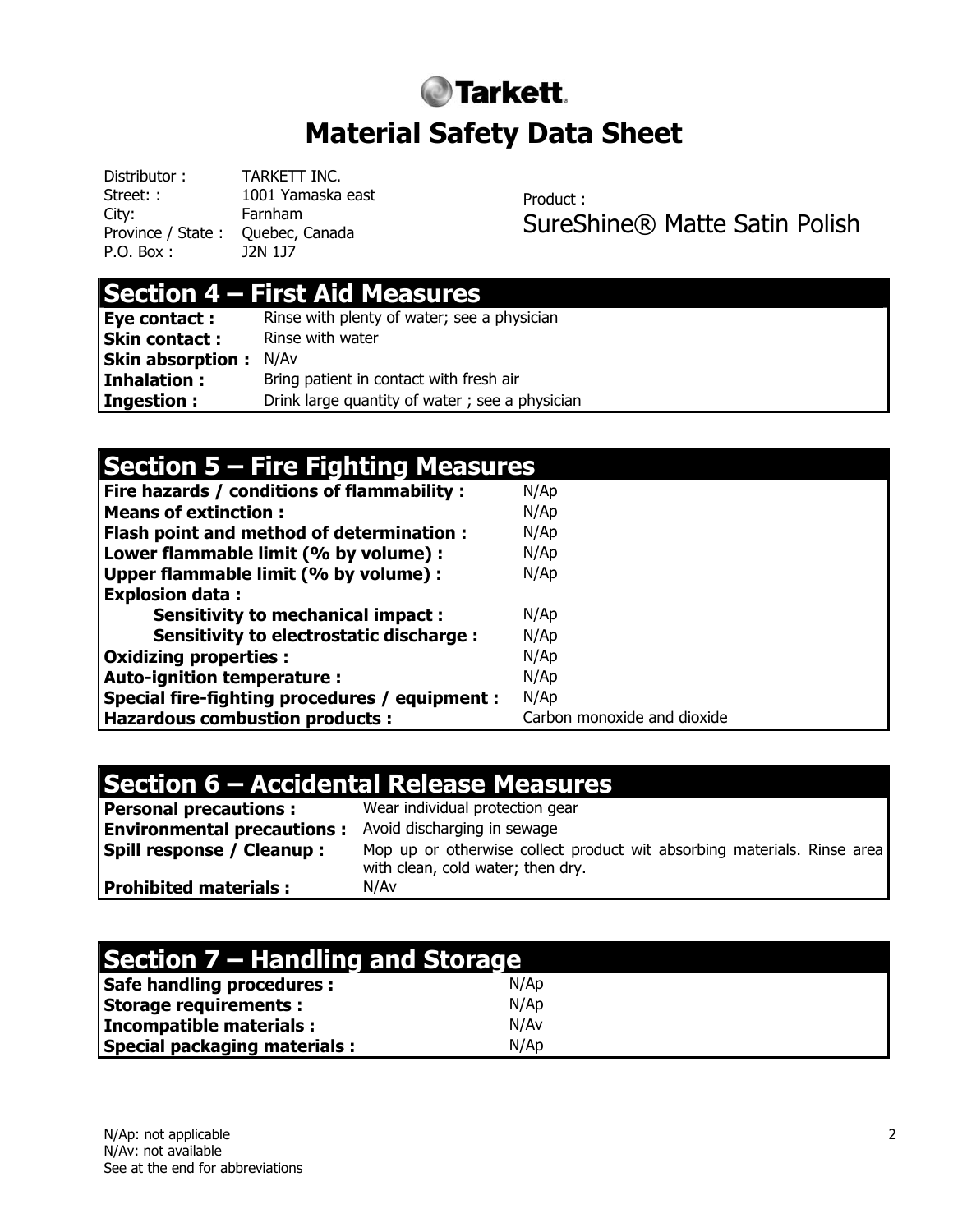# **Tarkett. Material Safety Data Sheet**

Distributor : TARKETT INC. Street: : 1001 Yamaska east City: Farnham Province / State : Quebec, Canada P.O. Box : J2N 1J7

Product : SureShine® Matte Satin Polish

| <b>Section 8 - Exposure Controls and Personal Protection</b> |                    |
|--------------------------------------------------------------|--------------------|
| Ventilation and engineering controls:                        | Mechanical general |
| <b>Respiratory protection:</b>                               | N/Ap               |
| <b>Protective gloves:</b>                                    | Rubber             |
| <b>Eye protection :</b>                                      | Goggles            |
| Other protective equipment :                                 | N/Ap               |
| Permissible exposure levels :                                | N/Av               |

## **Section 9 – Reactivity and Stability Data**

| <b>Stability and reactivity (polymerization):</b> | Stable |
|---------------------------------------------------|--------|
| <b>Conditions to avoid:</b>                       | N/Ap   |
| <b>Materials to avoid:</b>                        | N/Av   |
| <b>Hazardous decomposition products:</b>          | N/Av   |

#### **Section 10 – Physical and Chemical Properties**

| <b>Physical form, color and odour:</b>               | Liquid, white translucent |
|------------------------------------------------------|---------------------------|
| <b>Odour threshold:</b>                              | N/Av                      |
| $pH$ :                                               | 8.7                       |
| <b>Boiling Point:</b>                                | N/Av                      |
| <b>Melting Point:</b>                                | N/Av                      |
| <b>Freezing Point:</b>                               | N/Av                      |
| <b>Solubility in water:</b>                          | <b>Diluable</b>           |
| Coefficient of oil / water distribution :            | N/Ap                      |
| Specific gravity or relative density (water $= 1$ ): | 1.030                     |
| <b>Vapour pressure:</b>                              | N/Av                      |
| Vapour density (air $= 1$ ) :                        | N/Av                      |
| Volatile organic compounds (VOC's g/L) :             | N/Av                      |
| VOC less water less exempt solvent (g/L) :           | N/Av                      |
| <b>Evaporation rate:</b>                             | N/Av                      |
| Percentage volatile by volume :                      | 79.2                      |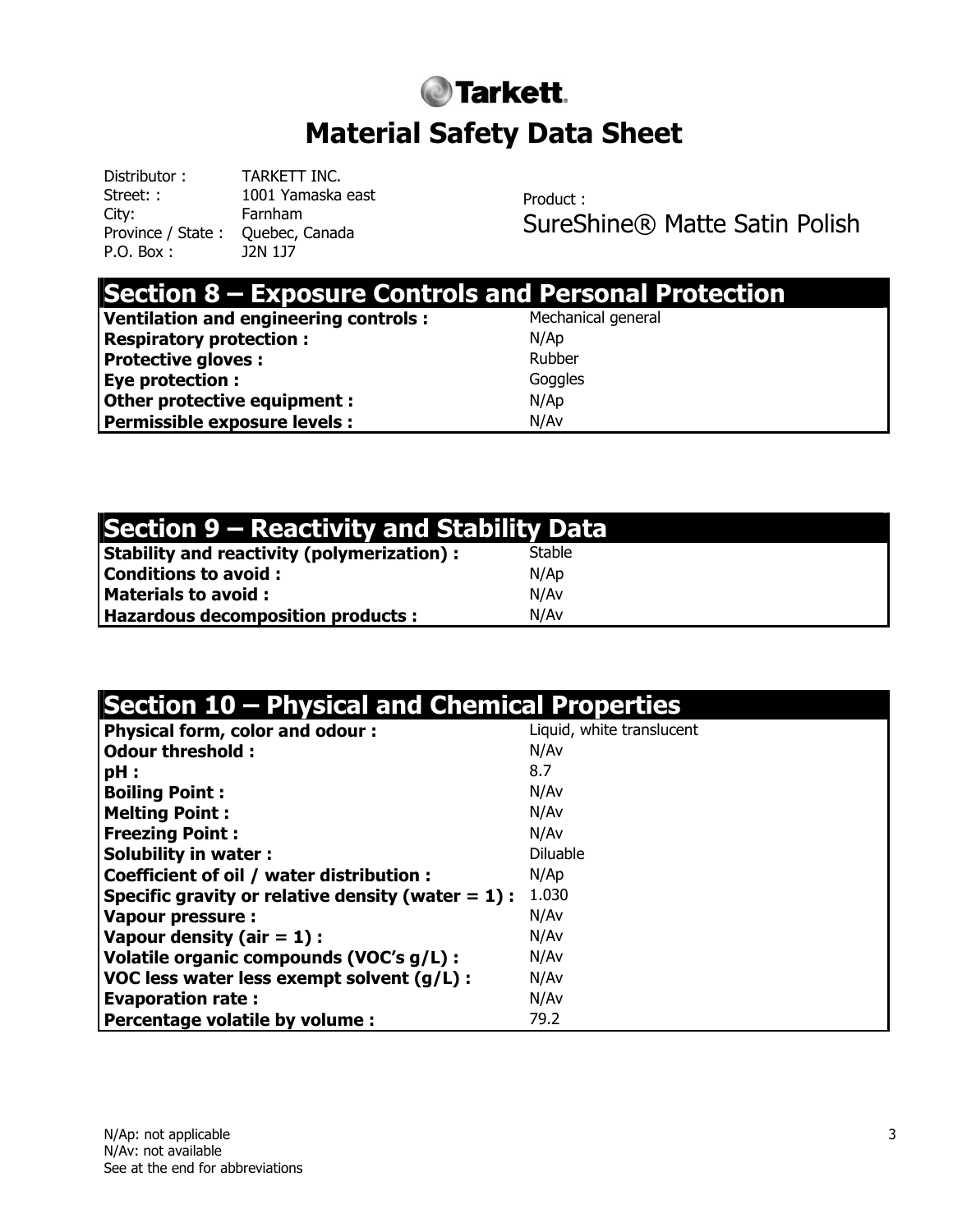# **O**Tarkett. **Material Safety Data Sheet**

Distributor : TARKETT INC. Street: : 1001 Yamaska east City: Farnham Province / State : Quebec, Canada P.O. Box : J2N 1J7

Product : SureShine® Matte Satin Polish

| Section 11 - Toxicological Information         |      |  |
|------------------------------------------------|------|--|
| $\mathsf{LD}_{50}$ (species and route):        | N/Av |  |
| $LC_{50}$ (species and route):                 | N/Av |  |
| Toxicological data:                            | N/Av |  |
| <b>Carcinogenicity:</b>                        | N/Av |  |
| <b>Reproductive toxicity:</b>                  | N/Av |  |
| Teratogenicity :                               | N/Av |  |
| Mutagenicity:                                  | N/Av |  |
| <b>Irritancy of product:</b>                   | N/Av |  |
| Sensitization to product :                     | N/Av |  |
| Conditions aggravated by exposure :            | N/Av |  |
| Name of toxicologically synergistic products : | N/Av |  |

## **Section 12 – Ecological Information**

| <b>Environmental effects:</b>                   | N/Av |
|-------------------------------------------------|------|
| <b>Important environmental characteristics:</b> | N/Av |
| <b>Aquatic toxicity:</b>                        | N/Av |

# **Section 13 – Waste Disposal**<br>**Handling for disposal :** Min 1º C Max cool

Min 1º C Max cool and dry area

**Methods of disposal :** Follow federal, provincial and local ordinances in regards to water based waxes

## **Section 14 – Transportation Information**

| Transportation of Dangerous Goods (TDG) information : |      |  |
|-------------------------------------------------------|------|--|
| <b>Shipping name:</b>                                 | N/Av |  |
| Class :                                               | N/Av |  |
| UN number:                                            | N/Av |  |
| <b>Packing group:</b>                                 | N/Av |  |
| 49 CFR information:                                   |      |  |
| <b>Shipping name:</b>                                 | N/Av |  |
| Class:                                                | N/Av |  |
| UN number:                                            | N/Av |  |
| <b>Packing group:</b>                                 | N/Av |  |
| <b>International Dangerous Goods information:</b>     |      |  |
| IMO:                                                  | N/Av |  |
| ICAO:                                                 | N/Av |  |
| <b>Other information:</b>                             | N/Ap |  |